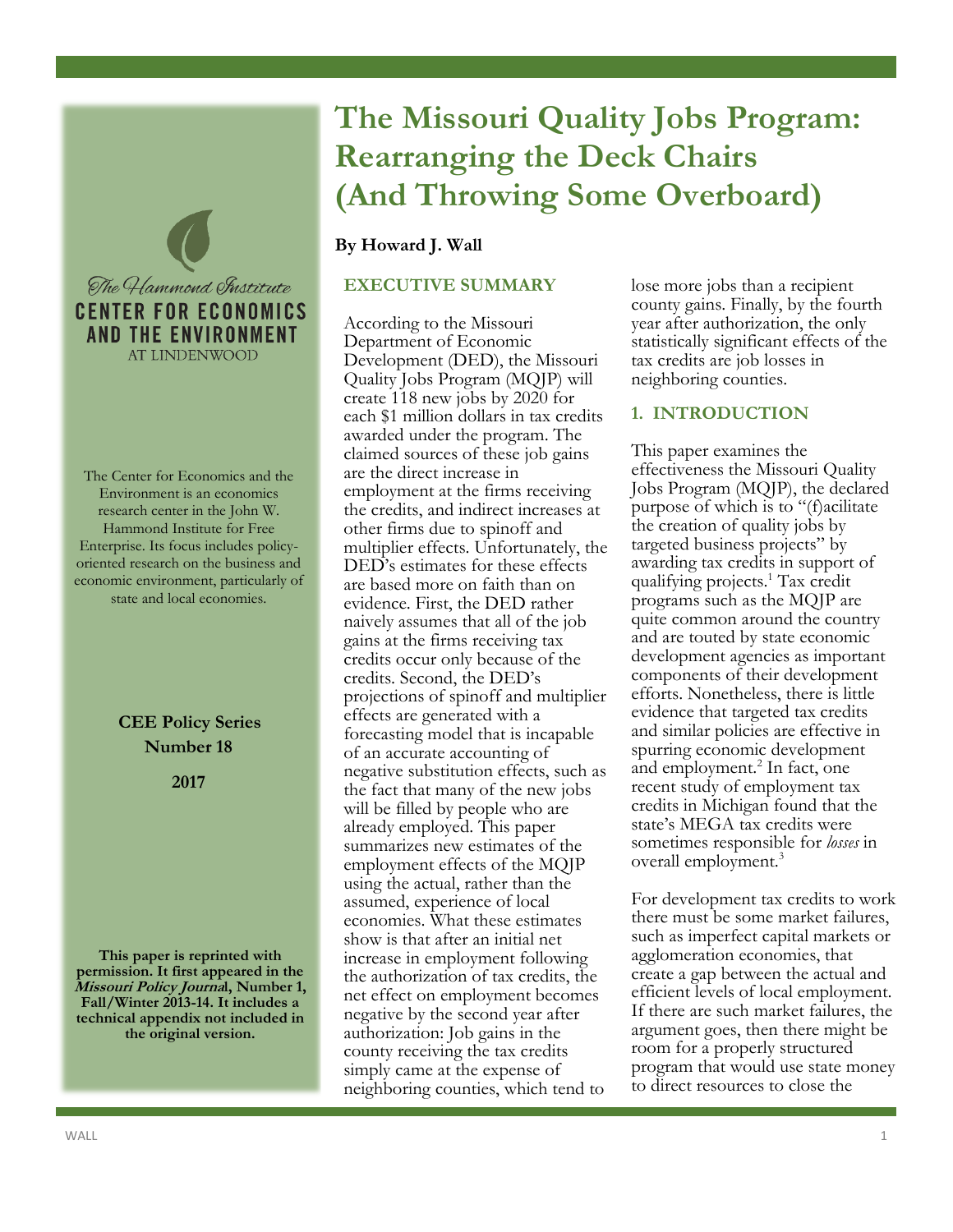employment gaps. Broadly speaking, therefore, if a tax credit program fails to deliver on promised jobs, it was either because market failures were not significant drags on employment or because the program was not structured properly. On the heels of the aforementioned history of failure of these programs, significant improvements have been made in how they are administered.<sup>4</sup> Most notably, recent incarnations of state tax credit programs are designed with much greater accountability to ensure a closer link between promised and realized new jobs at firms receiving the tax credits.

In many respects, the MQJP has been ahead of the curve in terms of accountability in that it includes provisions for cancelling tax credits in the event that job-creation thresholds are not met, which it did for 33 projects in 2012.<sup>5</sup> In addition, despite the extremely weak national economy following the launch of the MQJP, Missouri has so far maintained program accountability, thereby bucking the tendency for governments to erode accountability during difficult economic times.<sup>6</sup> Given its relatively sound structure, therefore, the success or failure of the MQJP in delivering on employment creation is likely attributable to the extent to which it is based on solid economic efficiency grounds rather than on the soundness of its administration.<sup>7</sup>

## **2. THE PROGRAM AND ITS PROMISES**

Tax credits have been awarded under the MQJP since 2006 and are distributed under three business sub-categories—small/expanding, technology, and high-impact—each with its own set of eligibility criteria and program benefits. By 2012, the number and total value of tax-credit



\* Through October 2012. Source: Missouri Department of Economic Development.

authorizations were both more than double their 2006 levels, although this trend was interrupted a great deal by the national recession of 2008-09 (Figure 1).<sup>8</sup> The increase in the anticipated number of new jobs at recipient firms roughly doubled between 2006 and 2012, although, as shown in Figure 2, the number of actual new jobs is, so far, well short of what had been anticipated when

the credits were authorized. Obviously, the lag between the date of authorization and the actualization of new jobs accounts for most of the shortfall for 2010- 12, but even credits authorized in 2006-08 have fallen well short of their promise. Perhaps the credits from those years would look more successful if it weren't for the recession of 2008-09.



**Figure 1. Tax Credit Authorizations Under the Missouri Quality Jobs Program**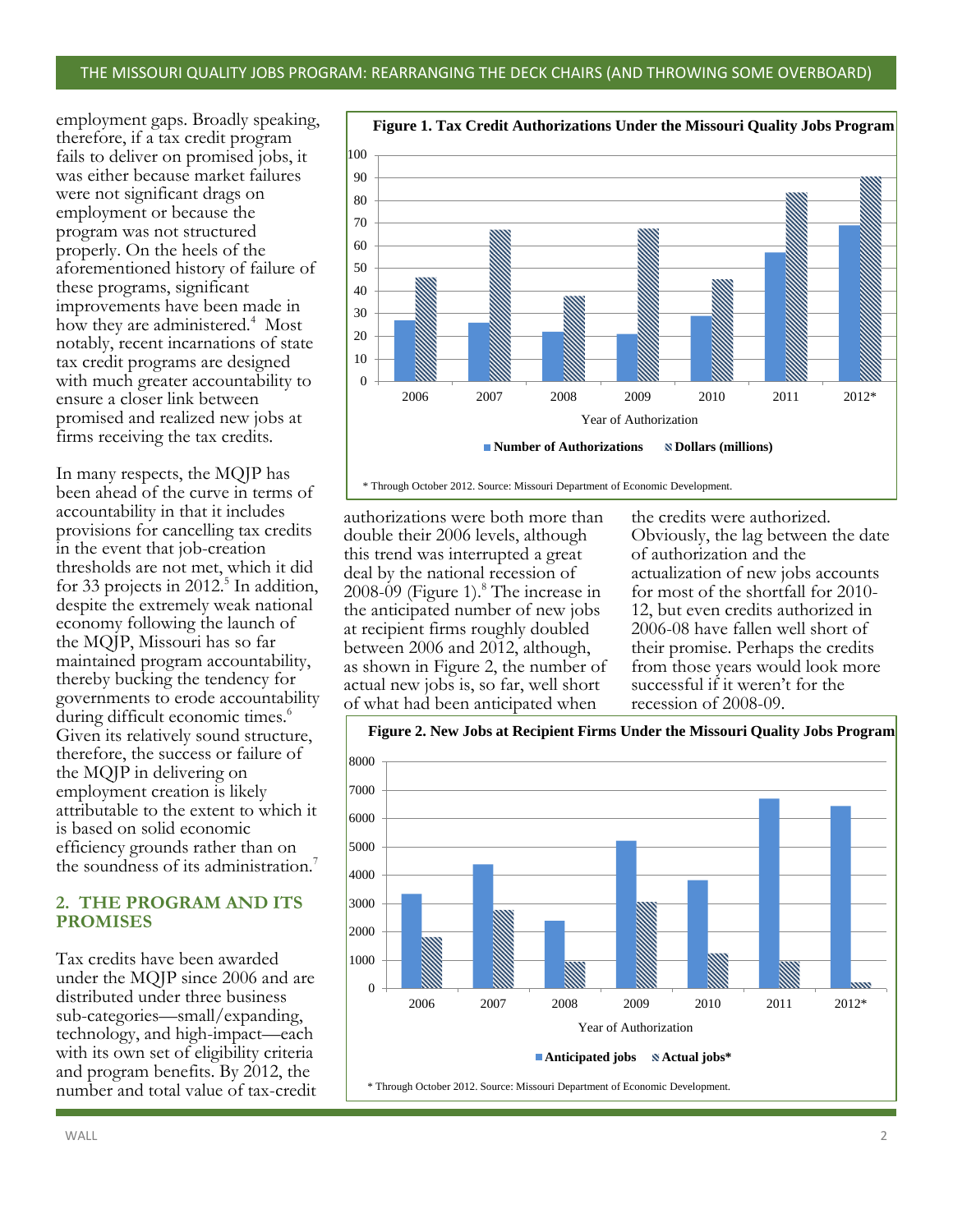The most recent claims made by the Missouri Department of Economic Development (DED) about the direct effects (new jobs at firms that were awarded tax credits) and indirect effects (spinoff and multiplier effects) of the MQJP are contained in the program's 2012 annual report.<sup>9</sup> At the end of 2012, there were 220 active supported projects, 73 of which were newly authorized in 2012. The DED claims that projects authorized through 2011 were directly responsible for 10,137 actual new jobs by the end of 2012—with more to come as the projects progress and that the 73 new projects are anticipated to directly generate another 7,054 new jobs in five years time. After plugging their estimates of direct job growth into their forecasting model, DED arrives at the claim that the tax credits awarded through 2012 will have created 50,096 jobs (directly and indirectly) by 2020, or 118 jobs for each million dollars in tax credits. There are a number of reasons to doubt the DED's claims about the effects of the MQJP. With regard to direct job creation, the DED is being naïve, or perhaps narcissistic, in assuming that every new job supported by the program exists only because of the program and that the eventual number of direct jobs created is the same as the number claimed when the tax credits were authorized. These assumptions fly in the face of logic and the evidence for similar programs.<sup>10</sup> Perhaps even more absurd is how the DED presumes that none of the new jobs are filled by workers who were already employed elsewhere in Missouri.<sup>11</sup>

As for the broader indirect effects, the DED relies on the belief that the reshuffling of employment that occurs between subsidized and unsubsidized firms must be greatly

outweighed by large spinoff and multiplier effects. This belief is embedded into the DED's Regional Economic Models, Inc. (REMI) forecasting model which, despite a veneer of quantitative detachment, is simply a mathematical specification of the DED's prior beliefs about how the economy works.<sup>12</sup> More precisely, the primary sources of the indirect gains predicted by the REMI forecasting model are illusive multiplier effects that are believed to dominate the substitution effects across firms and communities.<sup>13</sup> This notion is, to say the least, extremely controversial among economists in that regional forecasting models are afflicted with many of the same problems as the outdated national forecasting models from the 1960s and 1970s they are based on.<sup>14</sup>

To illustrate the difficulty, if not the impossibility, of modeling the indirect effects of tax credits, consider a firm that receives a \$1 million credit to support a new factory that will eventually employ 50 workers. Even if we accept that all 50 of the jobs at the recipient firm would not have existed without the tax credit, it's not possible say anything useful without knowing where the workers came from to fill the new jobs. Unless they all came from the ranks of the nonemployed or from out of state, some of the 50 new jobs are simply substitutes for jobs that already existed. If the jobs were simply shifted from other Missouri employers, then it is necessary to know what happened to those firms. Because the subsidy to one employer makes it difficult for unsubsidized employers to compete for local workers, these unsubsidized firms might downsize, shut down, or relocate, thereby further eroding the alleged direct job gains.

These substitution effects are not captured very well, if at all, by the DED's forecasting model. According to the DED's model, however, these unknown and unaccounted for substitution effects will be more than offset by spinoff and multiplier effects. Fortunately, it is no longer necessary to rely on the DED's claims about the current and future effects of the program because the MQJP has been in place for several years. It is, therefore, possible to compare actual employment outcomes in Missouri against those promised by the MQJP.

## **3. EMPIRICAL ESTIMATES**

As a practical matter, it is not possible to trace the various employment effects of a tax credit authorization back their source, so it is necessary to instead look at aggregate employment. Therefore, I used data on county-level private employment for Missouri counties for 1998-2011, with the objective of identifying statistical patterns between levels of employment and the amount of tax credits received by firms in the counties.<sup>15</sup> To detect these patterns, I estimated baseline levels of employment, controlling for the business cycle and countylevel trends. Any deviations from these baselines that are related to the receipt of MQJP tax credits might then be attributed to the program. County economies do not operate in isolation, so I also looked for the effects that a county might rxperience because firms in neighboring counties received tax credits, and whether a county is in a broader metropolitan area. Note that my estimates are of the net effects of tax credits and do not distinguish between direct, indirect, spinoff and multiplier effects.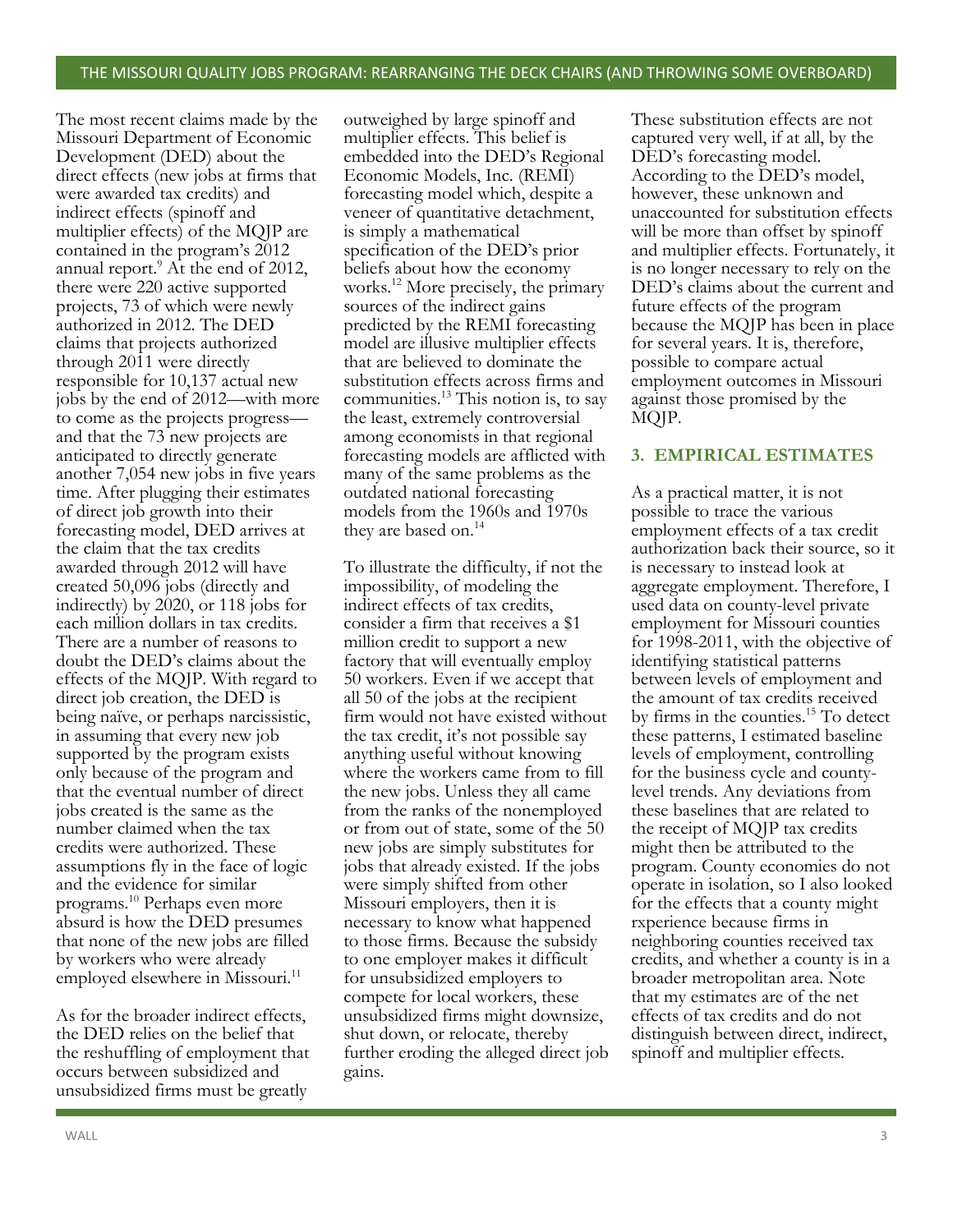#### THE MISSOURI QUALITY JOBS PROGRAM: REARRANGING THE DECK CHAIRS (AND THROWING SOME OVERBOARD)

My estimation results indicate that tax credits had positive and statistically significant effects on employment in counties whose firms received tax credits under the MQJP. These effects were significant only through the third year after the tax credits were authorized, however, and were typically offset by negative and statistically significant effects on neighboring counties. The picture is complicated somewhat when looking at counties within metro areas because these counties' labor markets are closely integrated. As a result of this integration, the shortrun employment gains from tax credits can also be felt by neighboring counties, although the negative longer-run effects on neighbors are amplified.

Figure 3 illustrates the average fiveyear effects of tax credits under the MQJP. These effects were obtained by applying the estimated effects described above to the actual allocation of tax credits across Missouri counties.<sup>16</sup> In the figure, the solid bars are the employment effects on counties whose firms received the credits, the dashed bars are the effects on the receiving counties' neighbors, and the solid line is the net effect. Each of these is measured as the average effect of \$1 million dollars in tax credits. According to Figure 3, tax credits led to a net increase in state employment only during the year of authorization and the following year. Specifically, in the year of authorization, tax credits led to 128 more jobs per \$1 million in the recipient counties, but a loss of 110 jobs per \$1 million in neighboring counties. In the year following authorization, recipient counties and their neighbors both tended to see increased employment: 249 and 82 jobs per \$1 million, respectively. Beyond this initial start-up period,



however, average job gains in receiving counties were more than offset by job losses in neighboring counties; the net effects were losses of 42 and 50 jobs per \$1 million in tax credits during the second and third years after authorization. By the fourth year after authorization, there were no statistically significant effects on the recipient counties' employment, but neighbors tended to have lost 85 jobs per \$1 million in tax credits.

#### **4. CONCLUSIONS**

The MQJP has been in place long enough to obtain statistical evidence of its effects on the communities with firms receiving tax credits under the program. In the short run—the first two years—tax credits are associated with job gains in the recipient county and its neighbors. Over the medium run (the next two years), however, the recipient county gains employment only at the expense of its neighbors, and there is a net loss of jobs. At the beginning of the long run—the fourth year after authorization there are no longer any significant job gains in the recipient county, but the market distortions created by the tax credits mean that there are still significant job losses in neighboring counties.

It's not possible given the data available to estimate what happens beyond this early stage of the long run, but it is difficult to imagine that the trend reverses itself to result in anything close to the DED's projection of 118 new jobs per million dollars of tax credits. The more likely best-case scenario is that the employment distortions eventually work themselves out and the net effect of the tax credits approximates zero.

*Howard Wall is professor of economics; director of the Hammond Institute for Free Enterprise; and senior research fellow in the Center for Economics and the Environment at Lindenwood University.*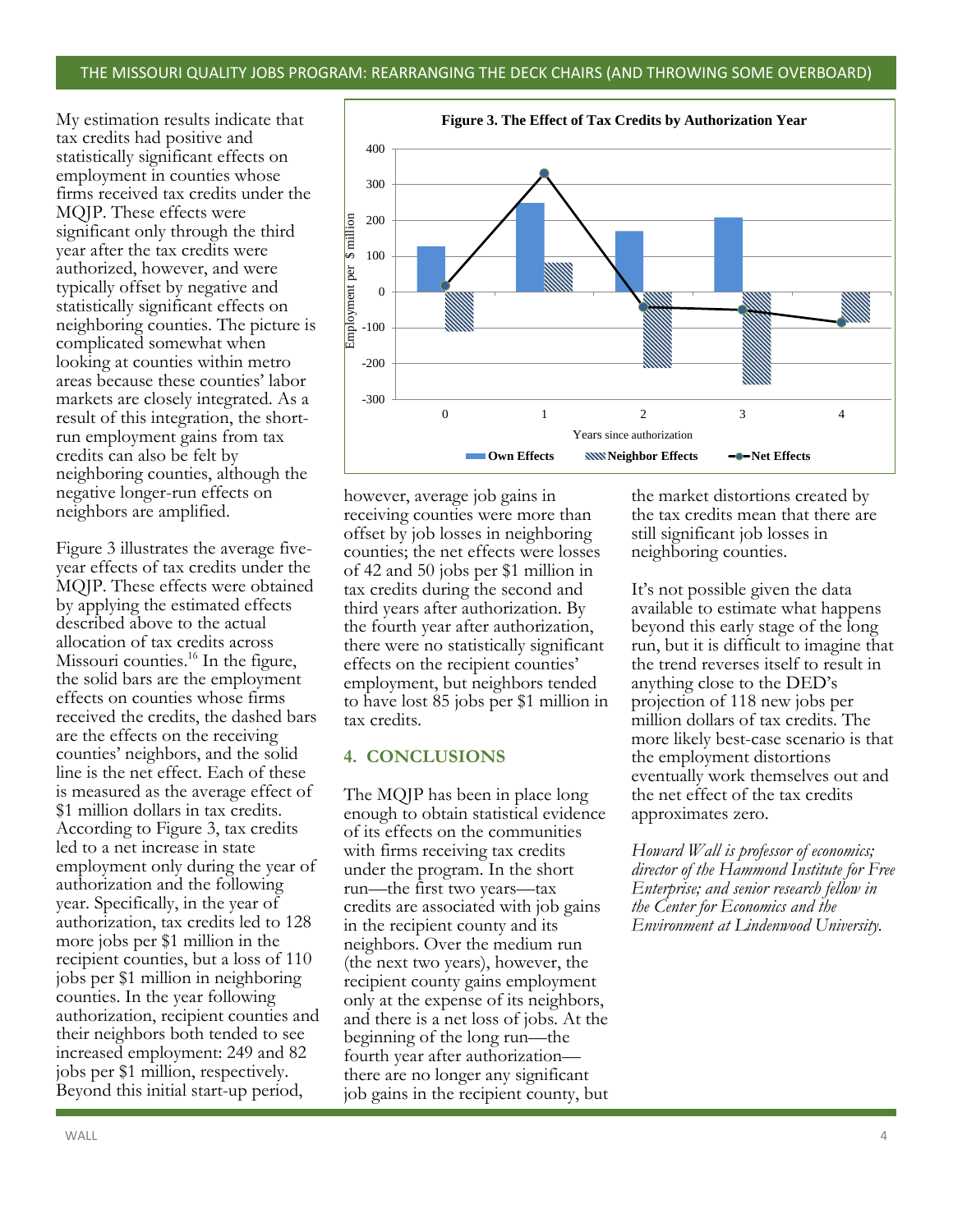## **TECHNICAL APPENDIX**

#### **EMPIRICAL MODEL**

My data set uses annual private employment for 1998-2011 for all counties in Missouri from the Census Bureau's County Business Patterns. It is a balanced panel of 114 counties in which the independent city of St. Louis is included as a county and Worth County is excluded because of missing data. Tax credit data are converted to 2011 dollars using the CPI deflator from the Bureau of Labor Statistics and include all tax credits that were authorized, including those that were subsequently canceled for failing to meet the program's performance criteria.

My primary interest is in deviations from baseline employment that are due to the effects of tax credits, which can affect employment over many years and have different effects over time. To account for this, the specification allows for employment in a given year to be related to the value of the tax credit awarded during that year and during each of the previous five years (which, given the data set, is the maximum lag). Analogous variables are also included to capture the effects of tax credits received by neighboring counties. To eliminate the effects of fluctuations in employment due to the business cycle, my dependent variable is county-level shares of state employment. To control for changes in county employment shares that are unrelated to the MQJP, I assume that each county has its own quadratic trend. Note that my estimates look at the net effects of tax credits and do not distinguish between direct, indirect, spinoff, or multiplier effects.

The effectiveness of tax credits might differ a great deal on the extent to which the labor markets in neighboring counties are integrated with one another. Many Missouri counties are part of larger economically integrated entities: 17 are in one of two large metropolitan statistical areas (MSAs), another 17 are in one of six small MSAs, and ten are in micropolitan areas (μSAs) with more than one county. Counties within these entities are, by definition, economically integrated, so I account for the possibility that tax credits have different effects on them than on nonmetro counties. Finally, the specification also accounts for border effects to control for the fact that Missouri's two large MSAs contain substantial areas in other states and that 46 of Missouri's counties are on the state border.

Given the considerations outlined above, I specify  $E_{it}$ , county  $\hat{i}$ 's relative employment at time *t* a

$$
E_{it} = \alpha_{0i} + \beta_{1i}t + \beta_{2i}t^2
$$
  
+ 
$$
\sum_{j=0}^{5} (\theta_j + \omega_j S_i + \lambda_j L_i + \kappa_j B_i)C_{it-j}
$$
  
+ 
$$
\sum_{j=0}^{5} (\gamma_j + \upsilon_j S_i + \delta_j L_i + \pi_j B_i)N_{it-j}
$$
  
+ 
$$
\mu_{it}.
$$
 (1)

In  $(1)$ ,  $C_{it}$  is the real amount of tax credits authorized for firms in county *i* in year *t* and  $N_i$  is the corresponding measure for county *i*'s neighbors. To differentiate the effects of tax credits across types of counties, there are three interaction dummies for each of  $C_i$  and  $N_i$ :  $S_i$ equals one if the county is in a small MSA or a μSA composed of more than one county, *L<sup>i</sup>* equals one if the county is in one of the state's two large MSAs, and *B<sup>i</sup>* equals one if the county borders another state. The possible lags in the effects of tax

credits are captured by including the levels of tax credits over a six-year period, with the year of authorization denoted as  $j = 0$ . Because (1) includes lags in the effects of tax credits, and because of the wide disparity in employment shares across counties, the estimation allows for autocorrelated errors and is corrected for heteroskedasticity, respectively. To obtain estimates with these corrections, I estimate expression (1) using Feasible Generalized Least Squares.

#### **ESTIMATION RESULTS**

The estimation results for the unrestricted version of equation (1) are provided in Table 1, which, for space considerations, does not include the estimates of the 228 county-level trend coefficients or the 114 county-specific intercepts. A set of alternative results under various restrictions on the interaction terms in (1) are provided in the appendix. It should be noted at the outset that all of the estimated effects for the fifth year after authorization are based on very few observations: Only nine counties received tax credits in 2006, so there are only nine observations of the effects of tax credits in the fifth year after authorization. For the most part, therefore, these estimates can be safely ignored, although they need to be obtained to guard against estimation bias.

The effects in the first column of Table 1 are for a baseline county that is not in a metro area and does not border another state. For these counties, tax credits have positive and statistically significant effects on employment in the year of authorization through the third year after authorization. In subsequent years, however, the effects are statistically no different from zero.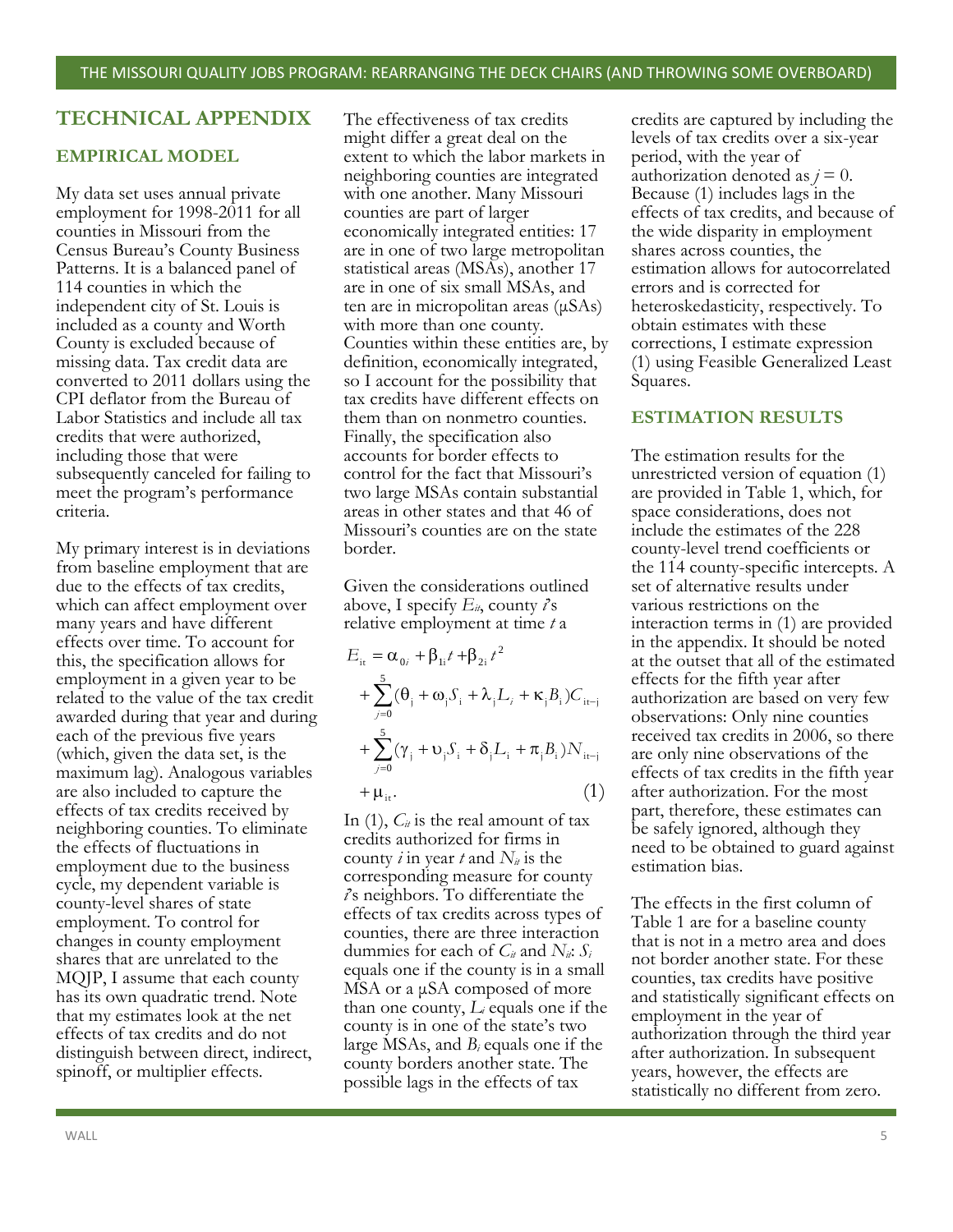#### THE MISSOURI QUALITY JOBS PROGRAM: REARRANGING THE DECK CHAIRS (AND THROWING SOME OVERBOARD)

| Table 1. Base Estimation: Dependent Variable = County Relative Employment |                              |                              |                                |                                      |
|---------------------------------------------------------------------------|------------------------------|------------------------------|--------------------------------|--------------------------------------|
|                                                                           | Non-Metro                    | Small Metro                  | Large Metro                    | Border                               |
| Effects of Own Credits                                                    | $\theta_0, \ldots, \theta_5$ | $\omega_0, \ldots, \omega_5$ | $\lambda_0, \ldots, \lambda_5$ | $\mathcal{X}_0,\ldots,\mathcal{X}_5$ |
| Authorization year                                                        | $0.0046*$                    | $-0.0082$                    | $-0.0017$                      | $-0.0056$                            |
|                                                                           | (0.0020)                     | (0.0068)                     | (0.0053)                       | (0.0036)                             |
| First year after authorization                                            | $0.0090*$                    | 0.0049                       | $-0.0091$                      | $-0.0047$                            |
|                                                                           | (0.0028)                     | (0.0104)                     | (0.0068)                       | (0.0047)                             |
| Second year after                                                         | $0.0062 +$                   | 0.0011                       | $-0.0048$                      | $-0.0036$                            |
|                                                                           | (0.0034)                     | (0.0139)                     | (0.0070)                       | (0.0058)                             |
| Third year after                                                          | $0.0099*$                    | $-0.0259 +$                  | 0.0008                         | $-0.0114$                            |
|                                                                           | (0.0043)                     | (0.0157)                     | (0.0087)                       | (0.0073)                             |
| Fourth year after                                                         | 0.0050                       | $-0.0181$                    | $-0.0011$                      | $-0.0078$                            |
|                                                                           | (0.0042)                     | (0.0160)                     | (0.0098)                       | (0.0088)                             |
| Fifth year after                                                          | $-0.0014$                    | $-0.1152$                    | $-0.0005$                      | 0.0165                               |
|                                                                           | (0.0659)                     | (0.1371)                     | (0.0655)                       | (0.0166)                             |
| Effects of Neighbors' Credits                                             | $\gamma_0, \ldots, \gamma_5$ | $\delta_0,\ldots,\delta_5$   | $0_0, \ldots, 0_5$             | $\pi_0, \ldots, \pi_5$               |
| Authorization year                                                        | $-0.0013*$                   | $0.0024*$                    | 0.0000                         | 0.0020                               |
|                                                                           | (0.0003)                     | (0.0007)                     | (0.0010)                       | (0.0017)                             |
| First year after authorization                                            | $-0.0023*$                   | $0.0017\dagger$              | $0.0030*$                      | $0.0044*$                            |
|                                                                           | (0.0004)                     | (0.0010)                     | (0.0011)                       | (0.0021)                             |
| Second year after                                                         | $-0.0022*$                   | $-0.0034*$                   | 0.0001                         | 0.0016                               |
|                                                                           | (0.0005)                     | (0.0014)                     | (0.0018)                       | (0.0025)                             |
| Third year after                                                          | $-0.0023*$                   | $-0.0065*$                   | 0.0027                         | 0.0026                               |
|                                                                           | (0.0006)                     | (0.0017)                     | (0.0022)                       | (0.0030)                             |
| Fourth year after                                                         | $-0.0002$                    | $-0.0088*$                   | $-0.0023$                      | $-0.0015$                            |
|                                                                           | (0.0006)                     | (0.0017)                     | (0.0033)                       | (0.0041)                             |
| Fifth year after                                                          | $-0.0029$                    | $0.0320*$                    | 0.0063                         | $-0.0027$                            |
|                                                                           | (0.0018)                     | (0.0103)                     | (0.0049)                       | (0.0062)                             |

The estimation includes county fixed effects and county-specific quadratic trends, which are not reported here. Estimation is performed using Feasible Generalized Least Squares with corrections for heteroskedasticity and autocorrelation. Statistical significance at the 5 percent and 10 percent levels are indicated by "\*" and "†", respectively. Data are annual for 114 Missouri counties covering 1998-2011.

In contrast, employment in nonmetro counties tends to be reduced by the tax credits received by neighboring counties. The neighbor effects for the fourth and fifth year after authorization are not statistically significant, however.

Figure A1 illustrates the effects of one million dollars in tax credits on a non-metro county and its neighbors. To calculate the effects illustrated by Figure A1, recall that county employment is measured as a fraction of state employment and note that over the period 2006-11 a percentage point of employment was, on average, 22,232 jobs. The

marginal effect of one million dollars of tax credits is, therefore, 22,232 times the estimated coefficient for the relevant variable. Also note that the neighbor effects reported in Table 1 indicate the marginal effects of neighbors' tax credits on only one county, so the full effect on neighbors is the relevant coefficient times 3.42, the average number of neighbors for counties that received tax credits. For the year of authorization and the following three years, the effects on a county and its neighbors are statistically significant although, as is apparent from the figure, the large positive effects on the recipient

county is usually cancelled out by roughly comparable job losses in neighboring counties. The solid line in the figure represents the net employment effect for each year, and is small and positive for three of them, rising to 45 jobs by the third year after authorization. By the fourth year after authorization neither the recipient county nor its neighbors see a statistically significant effect on employment because of the tax credits.

It's not possible to know the precise sources of the job gains and losses illustrated in Figure A1 because they include the direct gains at recipient firms, substitution effects on other firms, and spinoff and multiplier effects. The results do, however, illustrate that one county's gains are likely at the expense of other local economies, and not by attracting workers out of unemployment or by generating large multiplier effects. The importance of these crosscounty effects is highlighted further by the large and statistically significant negative neighbor effects for counties in μSAs and small MSAs.

The closer integration of counties in μSAs and small MSAs mean that the negative effects of tax credits on a county's neighbors are significantly larger than are illustrated in Figure A1. During the authorization year and the year following it, a county within a small metro area tends to see an additional boost in employment when firms in one of its neighbors receive tax credits. Perhaps this is because the entire metro area is participating in construction-related activities for the supported projects. Subsequently, however, the neighbor sees increasingly large negative effects that are in addition to the non-metro neighbor effects already described. In contrast, there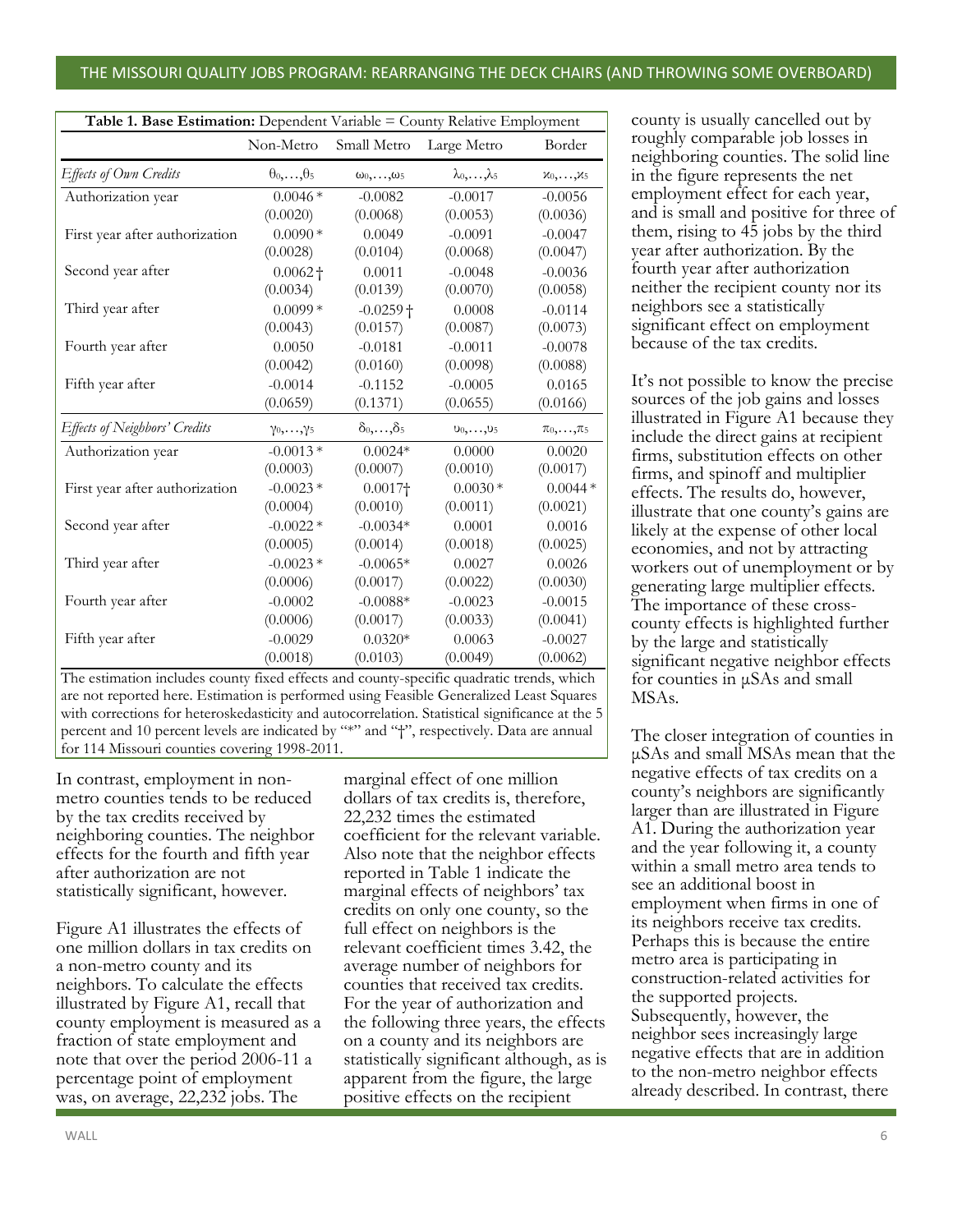

#### is little additional neighbor effect when the county is in a large MSA other than in the year after authorization. Perhaps this should be expected because the smallness of μSAs and MSAs means that neighbor effects will be more obvious statistically. That is, the metro-area neighbor effect might be highly diluted in large metro areas such as Kansas City and St. Louis, which have 16 and 17 counties, respectively.

The total effects in terms of employment per million dollars of tax credits are illustrated by Figure 3. The figure shows the own effects, the neighbor effects, and the net effects by the number of years since the tax credits were authorized. To obtain it, I applied the marginal effects described above to the tax credits that were authorized through 2011. Note that I used only the coefficients that were statistically significant at the 10 percent level or better. I then aggregated the estimated effects on 2011 employment according to the year in which the credits were authorized

and whether the credits were received by a county or by its neighbors.

## **ALTERNATIVE SPECIFICATIONS**

Equation (1) allows for a variety of employment effects in addition to those on the counties receiving tax credits: (i) neighbor effects, (ii) metro effects, and (iii) border effects. I tested alternative specifications that restrict the effects of these categories to zero. The results of three restricted estimations, each of which excludes one category of variables, are summarized in Table 2.

The first restricted model assumes that there are no neighbor effects and this restriction has little effect on the rest of the estimates, even though neighbor effects were found to be statistically significant in the unrestricted estimation. This result is readily apparent from a comparison of Table 1 to Table 2 and indicates there was no localized spatial correlation in the allocation

of tax credits under the program. The second set of restricted results show the statistical importance of including metro effects to avoid biasing the estimates of the rest of the model. Specifically, the positive and statistically significant effects of counties' own credits for the year of authorization and the third year following authorization would not be obtained, and the coefficients on the neighbor effects would be reduced by one third to one half. Finally, even though only one of the border coefficients in the unrestricted estimation was statistically significant, if it were assumed that the effect of being on the border was zero, the positive effect found for counties' own tax credits would be reduced for all years of authorization that are statistically significant in the unrestricted estimation.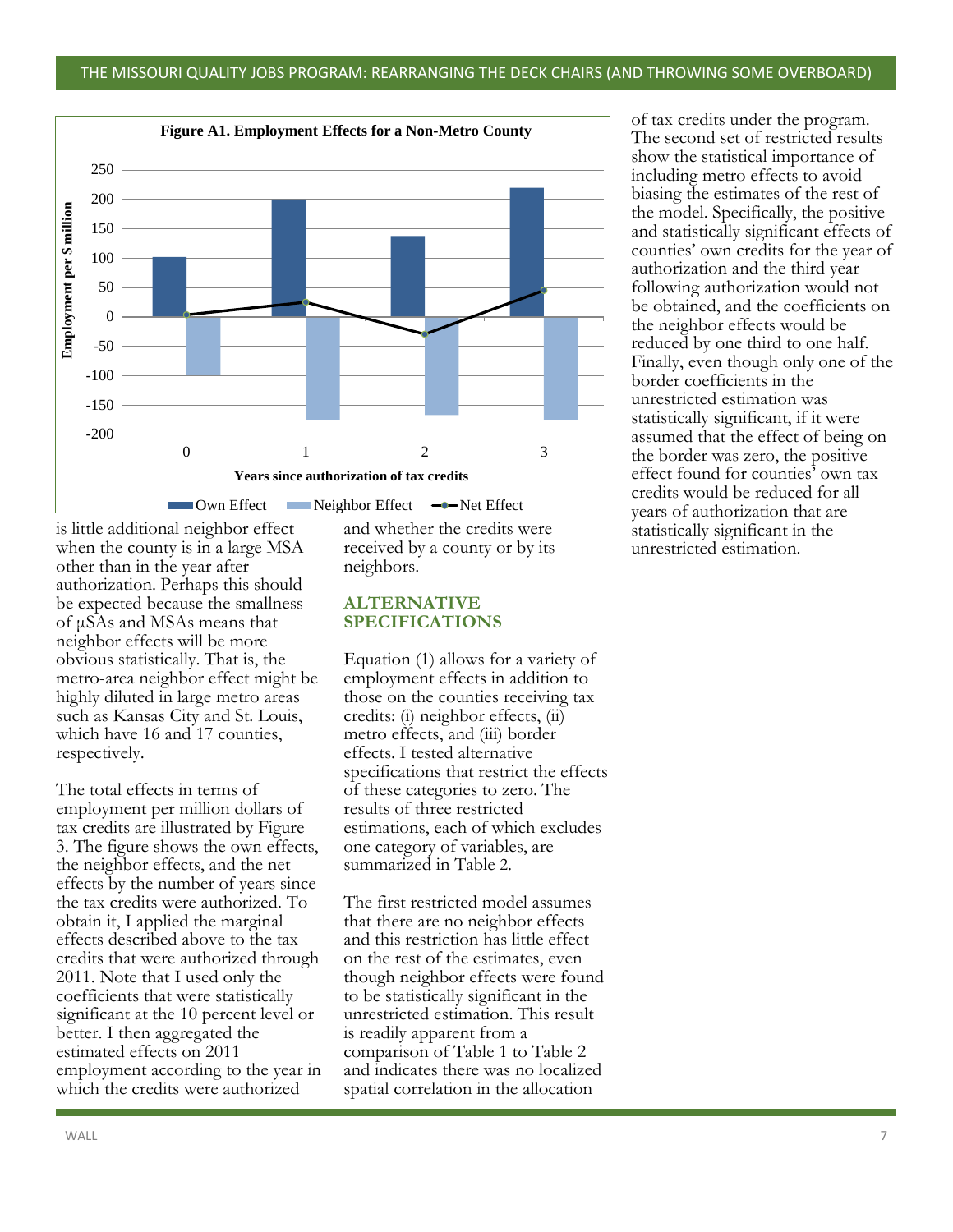|                                                                                                                                                          |                              | No Neighbor Effects          |                      |                    | No Metro                     | Area Effects           |                              | No Border Effects            |                                |
|----------------------------------------------------------------------------------------------------------------------------------------------------------|------------------------------|------------------------------|----------------------|--------------------|------------------------------|------------------------|------------------------------|------------------------------|--------------------------------|
|                                                                                                                                                          | Non-Metro                    | Small                        | Large                | Border             | Non-Metro                    | Border                 | Non-Metro                    | Small                        | Large                          |
| Effects of Own Credits                                                                                                                                   | $\theta_0, \ldots, \theta_5$ | $\omega_0, \ldots, \omega_5$ | k <sub>0</sub> ,…,^5 | $x_0, \ldots, x_5$ | $\theta_0, \ldots, \theta_5$ | $x_0, \ldots, x_5$     | $\theta_0, \ldots, \theta_5$ | $\omega_0, \ldots, \omega_5$ | $\lambda_0, \ldots, \lambda_5$ |
| Authorization year                                                                                                                                       | $0.0045*$                    | $-0.0047$                    | $-0.0018$            | $-0.0056$          | 0.0025                       | $-0.0041$              | 0.0023                       | $-0.0057$                    | $-0.0042$                      |
|                                                                                                                                                          | (0.0021)                     | (0.0053)                     | (0.0042)             | (0.0035)           | (0.0021)                     | (0.0055)               | (0.0015)                     | (0.0068)                     | (0.0061)                       |
| Year after authorization                                                                                                                                 | $0.0092*$                    | 0.0073                       | $-0.0094$            | $-0.0055$          | $0.0091*$                    | $-0.0057$              | $0.0073*$                    | 0.0065                       | $-0.0116$                      |
|                                                                                                                                                          | (0.0030)                     | (0.0101)                     | (0.0055)             | (0.0046)           | (0.0029)                     | (0.0067                | (0.0021)                     | (0.0104)                     | (0.0077)                       |
| Second year after                                                                                                                                        | $0.0067\dagger$              | 0.0042                       | $-0.0077$            | $-0.0048$          | $0.0062\dagger$              | $-0.0015$              | $0.0055*$                    | $0.0011\,$                   | $-0.0051$                      |
|                                                                                                                                                          | (0.0035)                     | (0.0134)                     | (0.0056)             | (0.0056)           | (0.0035)                     | (0.0080)               | (0.0024)                     | (0.0140)                     | (0.0079)                       |
| Third year after                                                                                                                                         | $0.0096*$                    | $-0.0242$                    | $-0.0013$            | $-0.0113$          | 0.0043                       | $-0.0031$              | 0.0056                       | $-0.0228$                    | $-0.0042$                      |
|                                                                                                                                                          | (0.0044)                     | (0.0159)                     | (0.0072)             | (0.0069)           | (0.0043)                     | (0.0092)               | (0.0031)                     | (0.0158)                     | (0.0096)                       |
| Fourth year after                                                                                                                                        | 0.0045                       | $-0.0164$                    | $-0.0025$            | $-0.0086$          | 0.0044                       | 0.0012                 | 0.0033                       | $-0.0177$                    | $-0.0005$                      |
|                                                                                                                                                          | (0.0043)                     | (0.0162)                     | (0.0079)             | (0.0083)           | (0.0043)                     | (0.0111)               | (0.0035)                     | (0.0161)                     | (0.0104)                       |
| Fifth year after                                                                                                                                         | $-0.0094$                    | $-0.1112$                    | 0.0072               | 0.0129             | 0.0066                       | 0.0116                 | 0.0195                       | $-0.1359$                    | $-0.0123$                      |
|                                                                                                                                                          | (0.0625)                     | (0.1358)                     | (0.0623)             | (0.0144)           | 0.0068                       | (0.0149)               | (649)                        | (0.1369)                     | (0.0660)                       |
| Effects of Neighbors' Credits                                                                                                                            |                              |                              |                      |                    | $\gamma_0, \ldots, \gamma_5$ | $\pi_0, \ldots, \pi_5$ | $\gamma_0, \ldots, \gamma_5$ | $\delta_0, \ldots, \delta_5$ | $0_0, \ldots, 0_5$             |
| Authorization year                                                                                                                                       |                              |                              |                      |                    | $-0.0005*$                   | 0.0018                 | $-0.0012*$                   | $0.0023*$                    | 0.0021                         |
|                                                                                                                                                          |                              |                              |                      |                    | (0.0002)                     | (0.0019)               | (0.0003)                     | (0.0007)                     | (0.0018)                       |
| Year after authorization                                                                                                                                 |                              |                              |                      |                    | $-0.0007*$                   | 0.0042                 | $-0.0020*$                   | 0.0016                       | 0.0029                         |
|                                                                                                                                                          |                              |                              |                      |                    | (0.0003)                     | (0.0023)               | (0.0004)                     | (0.0010)                     | (0.0022)                       |
| Second year after                                                                                                                                        |                              |                              |                      |                    | $-0.0010*$                   | 0.0004                 | $-0.0022*$                   | $-0.0033*$                   | 0.0013                         |
|                                                                                                                                                          |                              |                              |                      |                    | (0.0003)                     | (0.0028)               | (0.0004)                     | (0.0014)                     | (0.0030)                       |
| Third year after                                                                                                                                         |                              |                              |                      |                    | $-0.0016*$                   | 0.0021                 | $-0.0022*$                   | $-0.0005*$                   | 0.0022                         |
|                                                                                                                                                          |                              |                              |                      |                    | (0.0004)                     | (0.0033)               | (0.0005)                     | (0.0016)                     | (0.0033)                       |
| Fourth year after                                                                                                                                        |                              |                              |                      |                    | $-0.0003$                    | $-0.0043$              | $-0.0003$                    | $-0.0087*$                   | $-0.0027$                      |
|                                                                                                                                                          |                              |                              |                      |                    | (0.0004)                     | (0.0043)               | (0.0005)                     | (0.0016)                     | (0.0044)                       |
| Fifth year after                                                                                                                                         |                              |                              |                      |                    | $-0.0006$                    | $-0.0008$              | $-0.0028$ <sup>+</sup>       | $0.0308*$                    | 0.0012                         |
|                                                                                                                                                          |                              |                              |                      |                    | (0.0010)                     | (0.0061)               | (0.0017)                     | (0.0102)                     | (0.0061)                       |
| The estimation includes county fixed effects and county-specific quadratic trends, which are not reported here. Estimation is performed using            |                              |                              |                      |                    |                              |                        |                              |                              |                                |
| Feasible Generalized Least Squares with corrections for heteroskedasticity and autocorrelation. Statistical significance at the 5 percent and 10 percent |                              |                              |                      |                    |                              |                        |                              |                              |                                |
| levels are indicated by "**" and "+", respectively. Data are annual for 114 Missouri counties covering 1998-2011                                         |                              |                              |                      |                    |                              |                        |                              |                              |                                |

П